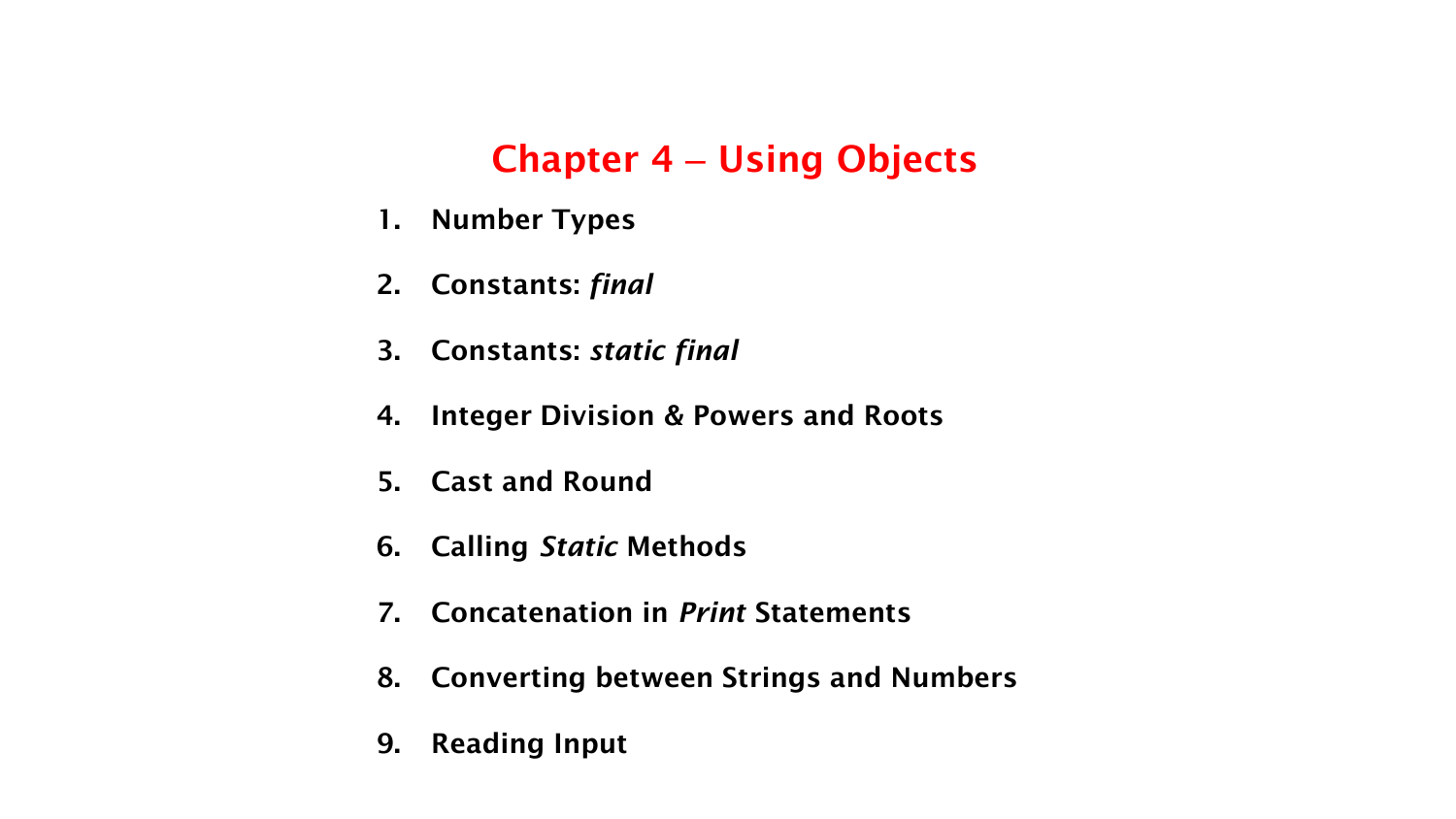# **Number Types**

•int:

- integers, no fractional part:  $1, -4, 0$
- double:

•floating-point numbers (double precision):  $0.5, -3.1$ 

•A numeric computation overflows if the result falls outside the range for the number type:

> int  $n = 1000000$ ; System.out.println(n \* n); // prints - 727379968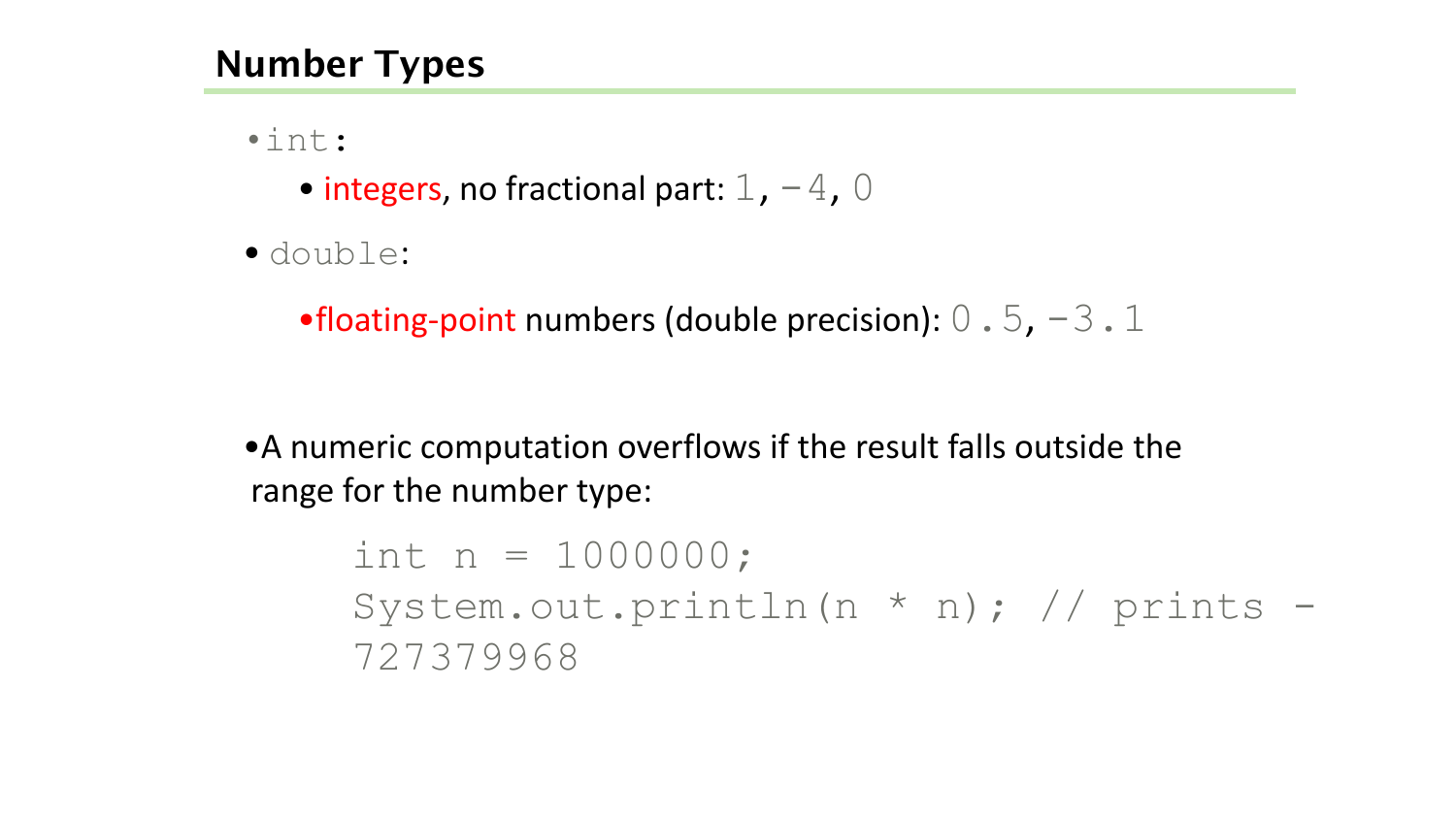- $\bullet A$   $\text{final}$  variable is a constant
- •Once its value has been set, it cannot be changed
- •Named constants make programs easier to read and maintain
- •Convention: Use all-uppercase names for constants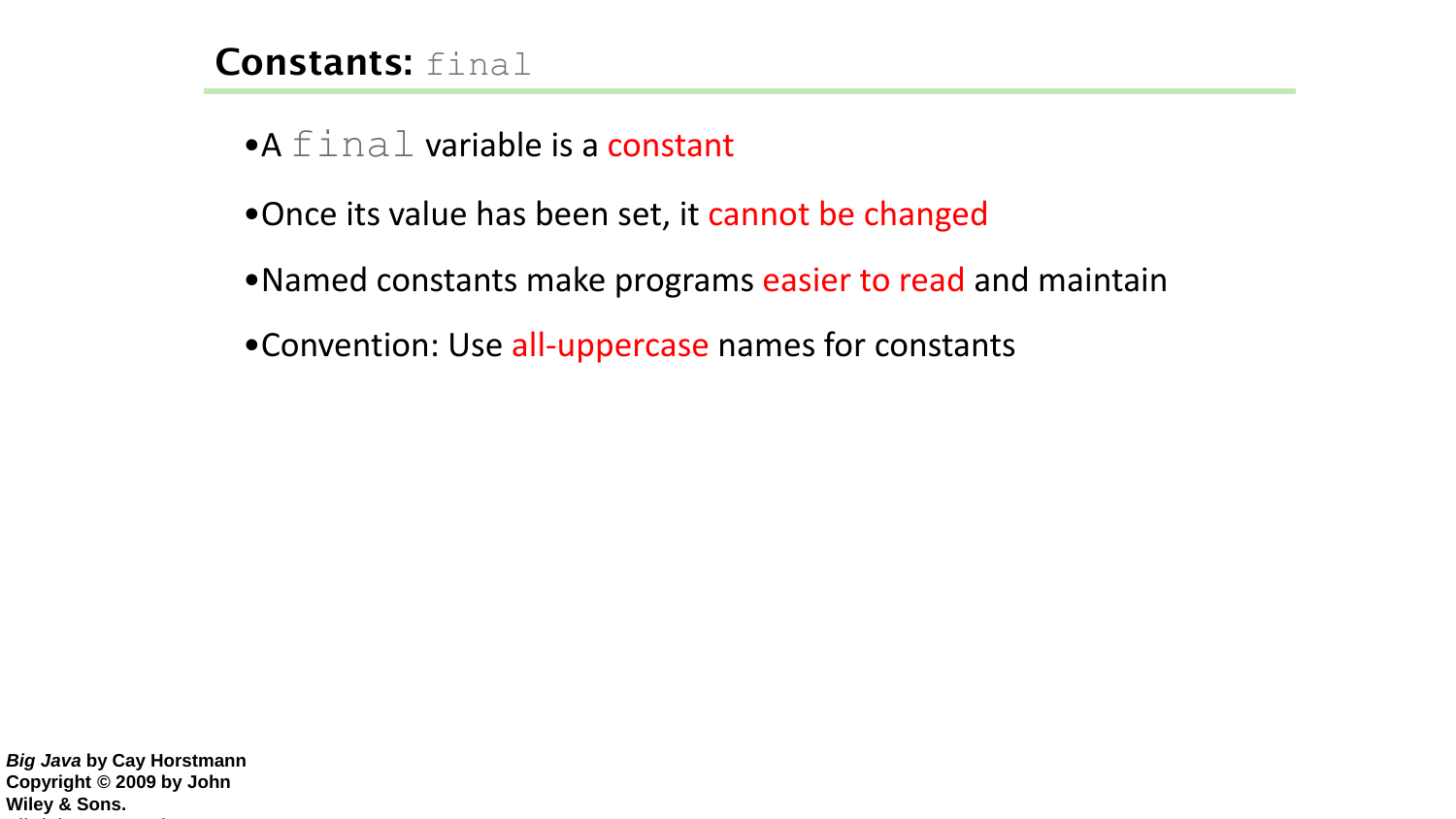#### **Constants:** static final

•If constant values are needed in several methods, declare them together with the instance fields of a class and tag them as  $static$  and  $final$ 

•Give static final constants public access to enable other classes to use them

```
public class Math 
{
   . . . 
  public static final double E = 2.71828182845904;
  public static final double PI = 3.1415926535897; 
}
```

```
double circumference = Math.PI * diameter;
```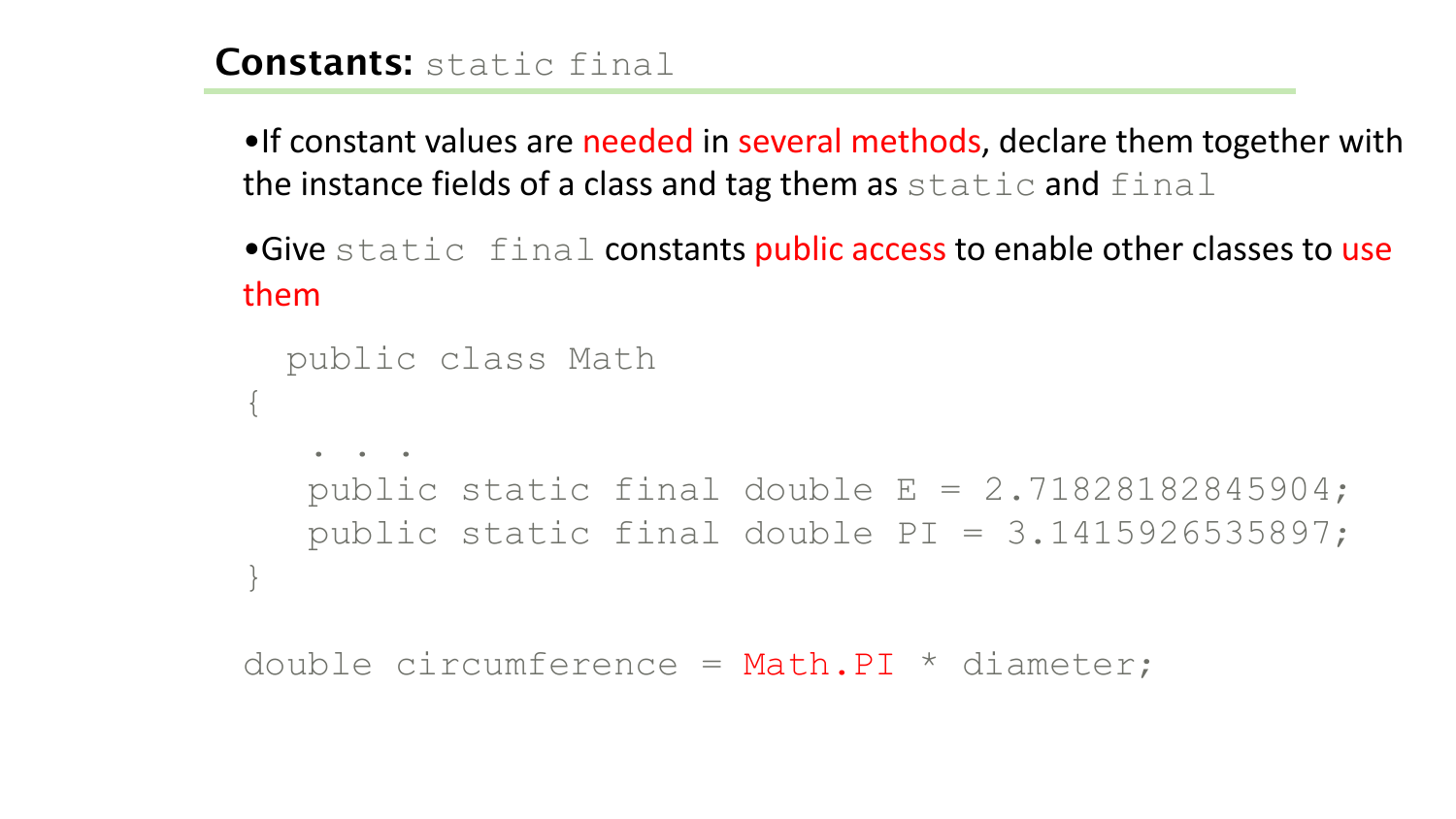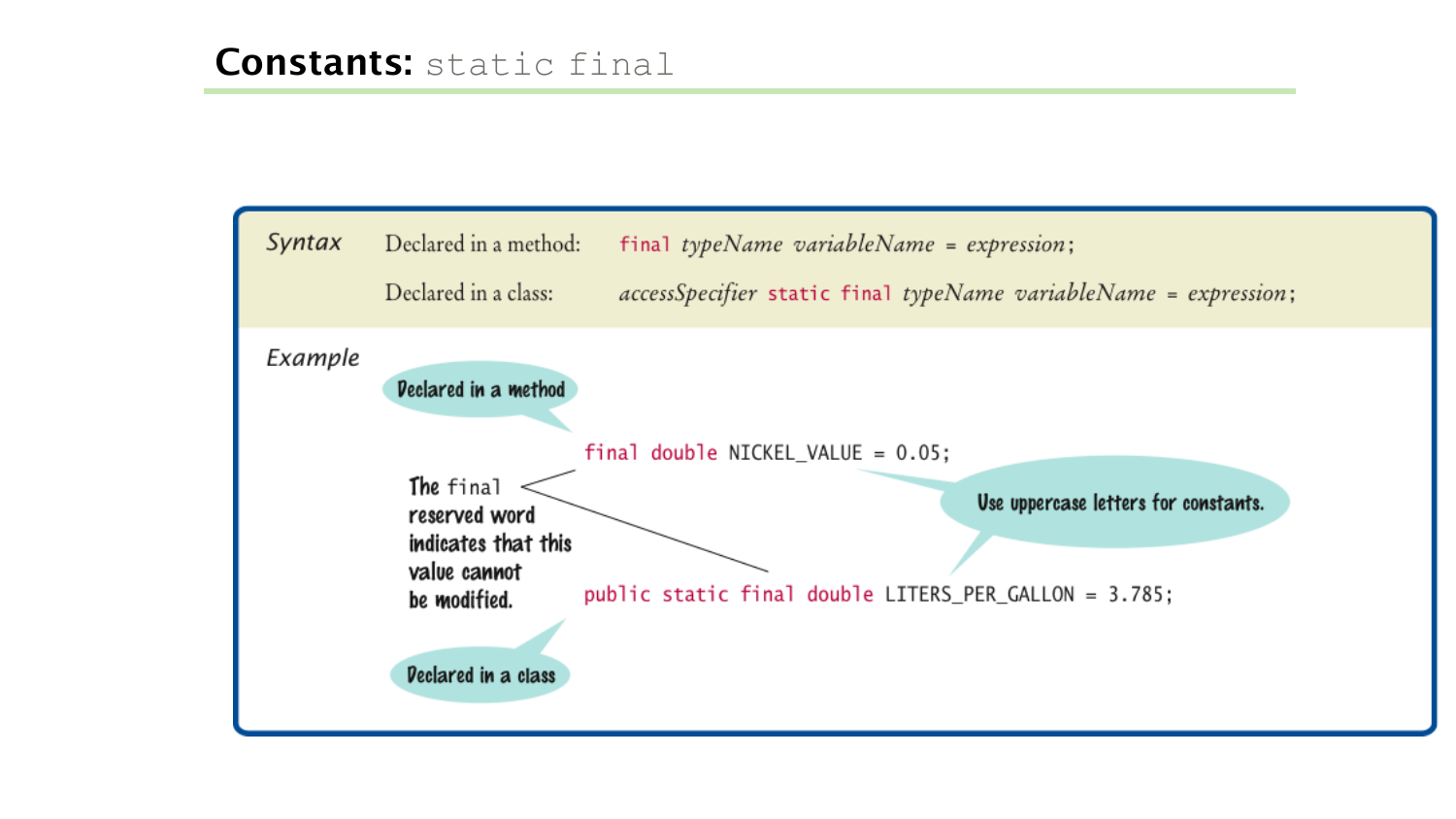# **Integer Division**

- $\bullet$  / is the division operator
- If both arguments are integers, the result is an integer.

The remainder is discarded

7.0/4 yields 1.75 7/4 yields 1

• Get the remainder with  $\frac{1}{6}$  (pronounced "modulo") 7  $\frac{1}{6}$  4 is 3

#### **Powers and Roots**

• Math class: contains methods sqrt and pow to compute square roots and powers

```
Math.pow(x, n)
Math.sqrt(x)
```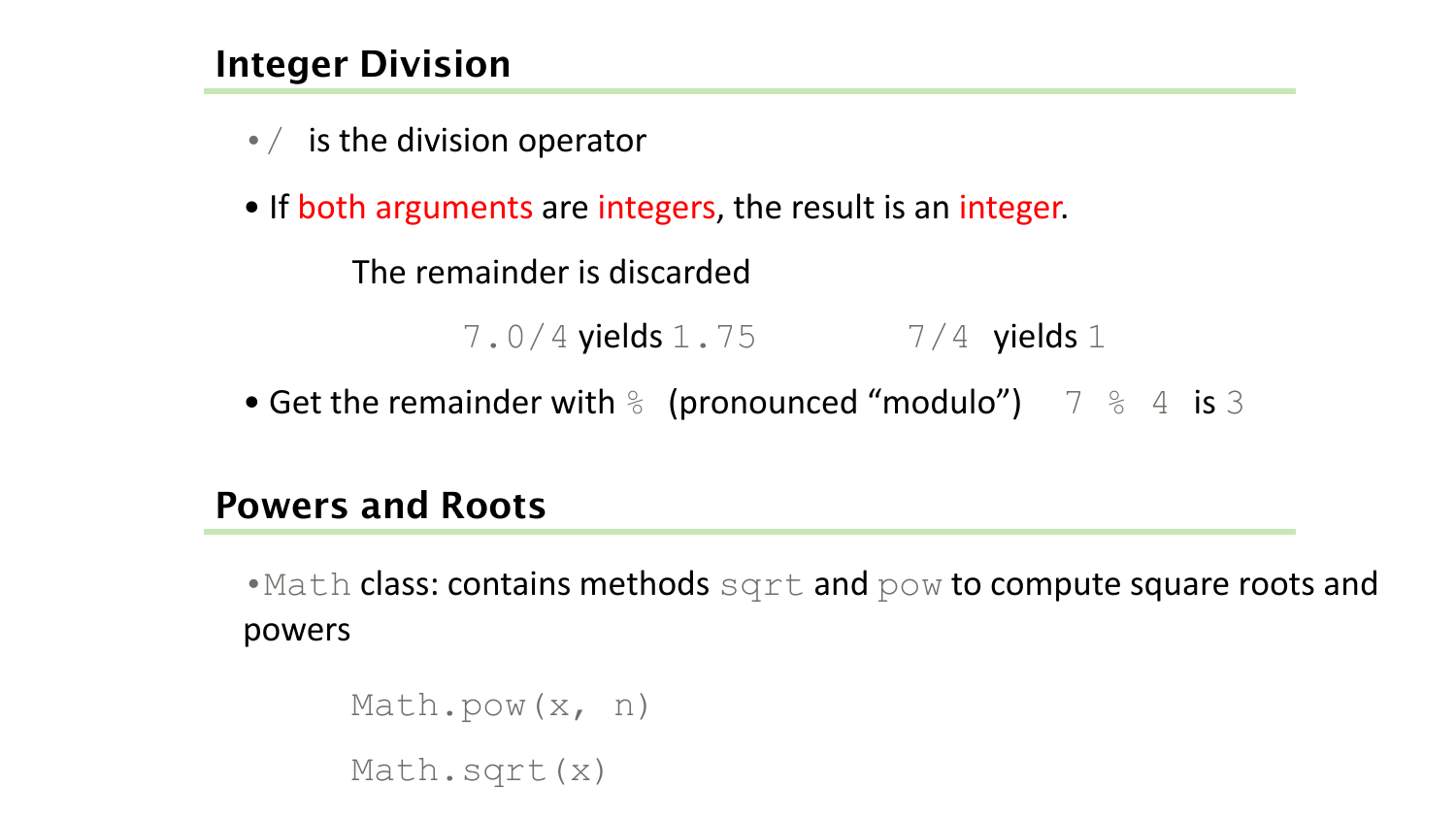• Cast converts a value to a different type:

```
double balance = total + tax;int dollars = (int) balance;
```
• Math.round converts a floating-point number to nearest integer:

```
long rounded = Math.round(balance);
// if balance is 13.75, then rounded is set to 14
```
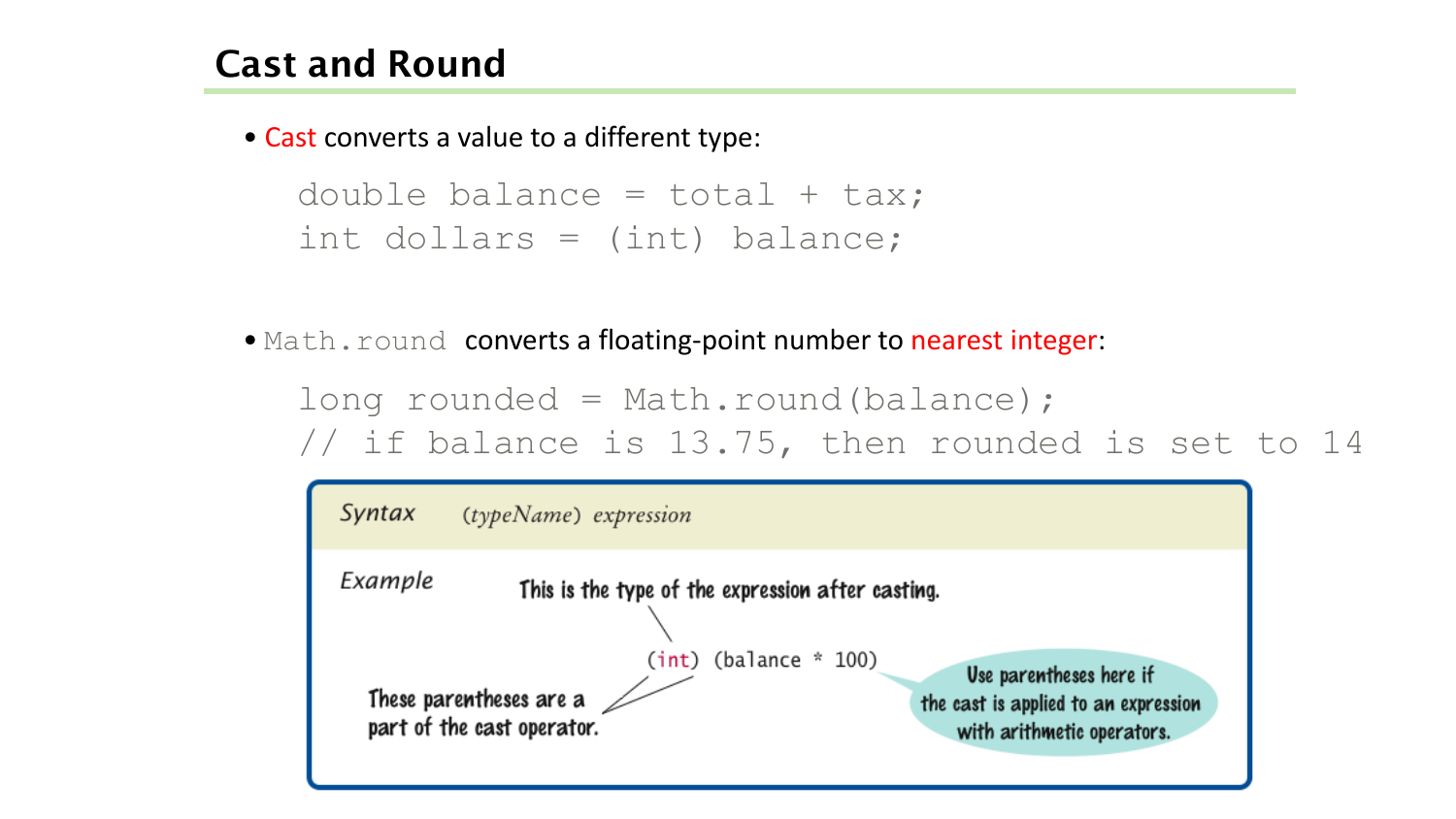# **Calling Static Methods**

• A static method does not operate on an object double  $x = 4$ ; double root =  $x \cdot \sqrt{y}$  // Error

•Static methods are declared inside classes

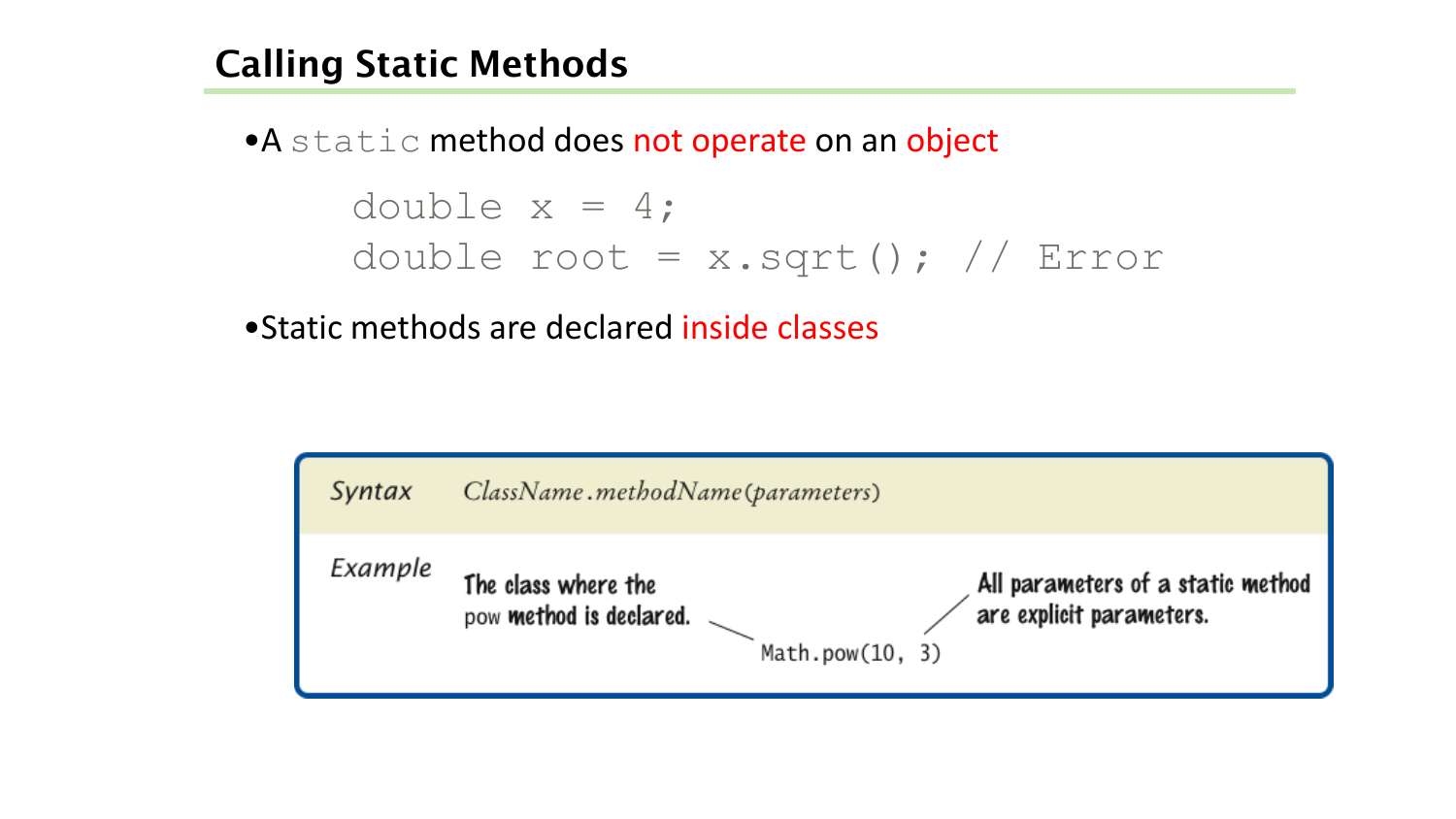# **The String Class**

•A string is a sequence of characters

 $\bullet$ Strings are objects of the  $String$  class

•A string *literal* is a sequence of characters enclosed in double quotation marks:

"Hello, World!"

•String *length* is the number of characters in the String

•*Example: "Harry".length() is 5*

•Empty string: ""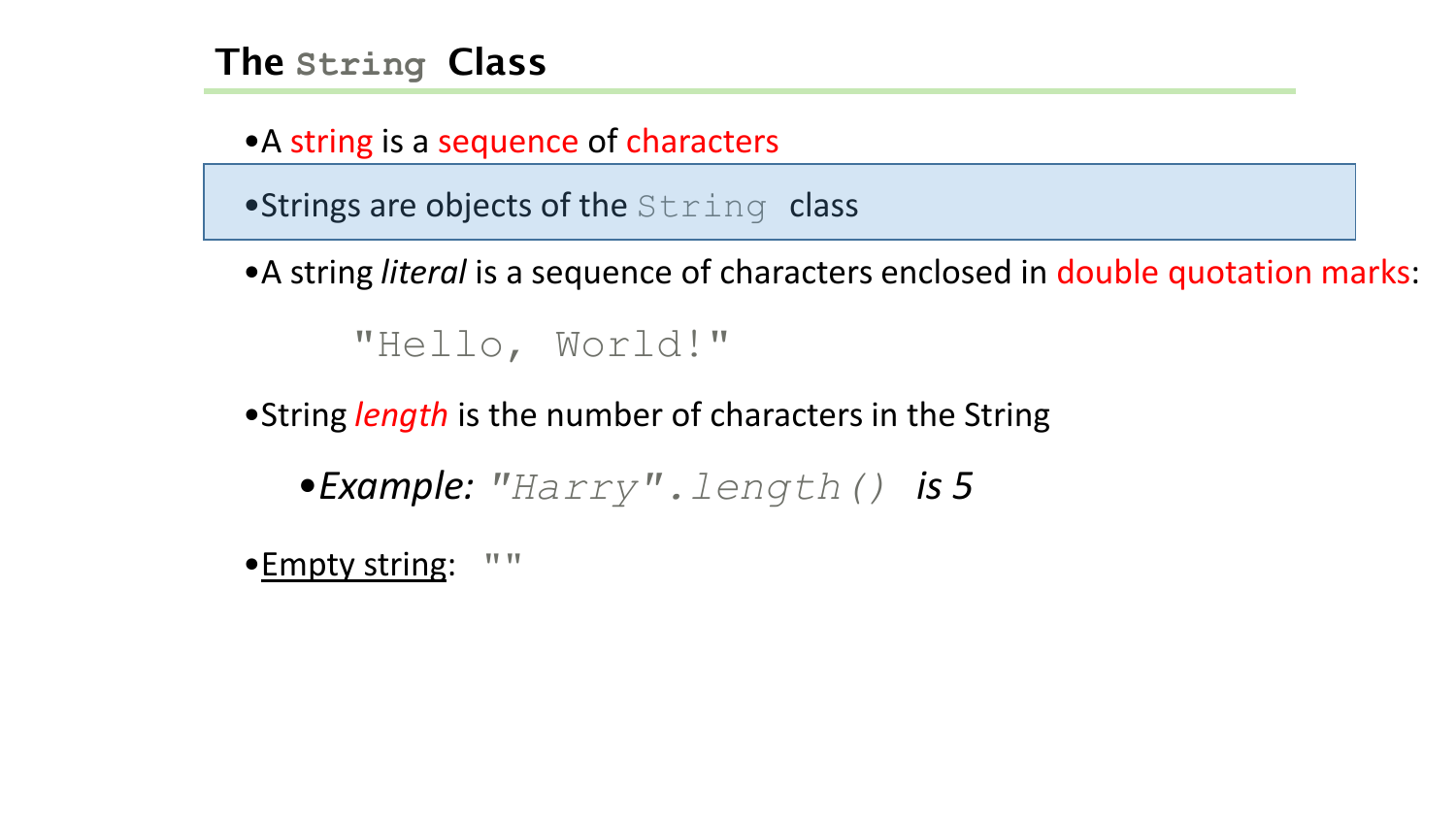$\bullet$ Use the  $+$  operator:

```
String name = "Dave";
String message = "Hello, " + name;
// message is "Hello, Dave"
```
#### Concatenation in Print Statements

•Useful to reduce the number of System.out.print instructions:

System.out.print("The total is "); System.out.println(total);

versus

System.out.println("The total is " + total);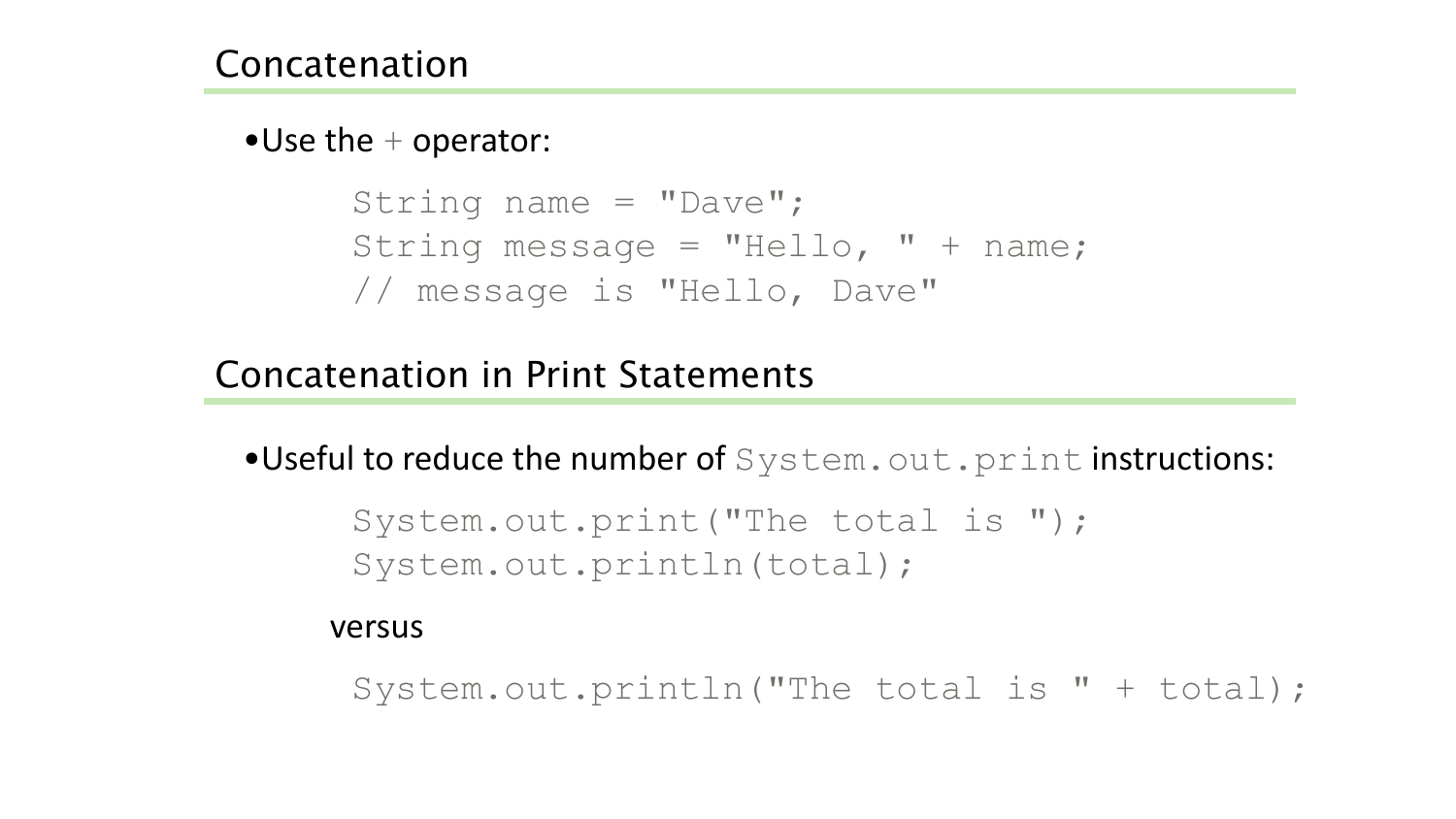•Convert to number:

int n = Integer.parseInt(str); double x = Double.parseDouble(x);

•Convert to string:

String str =  $''' + n;$ str = Integer.toString(n);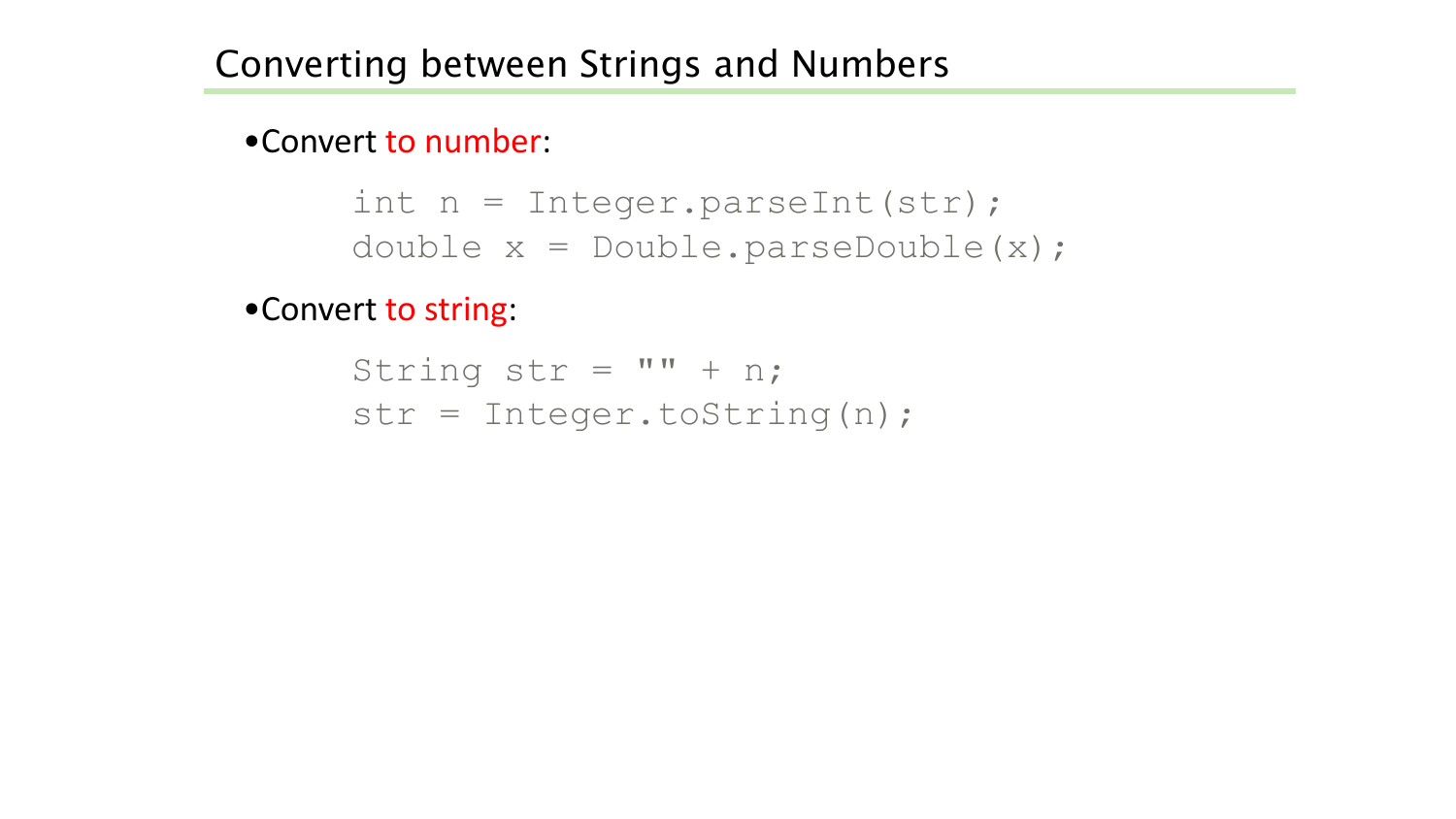#### •Convert to number:

```
int n = Integer.parseInt(str);
double x = Double.parseDouble(x);
```
#### •Convert to string:

```
String str = ''' + n;
str = Integer.toString(n);
```
# **Substrings**

- •String greeting = "Hello, World!"; String sub = greeting.substring(0, 5); //sub is "Hello"
- •Supply start and "past the end" position
- •First position is at  $0$

String sub2 = greeting.substring(7, 12);  $\mathbf{H} \cdot \mathbf{e}$ 

0 1 2 3 4 5 6  $\uparrow$  7 8 9 10 11 12